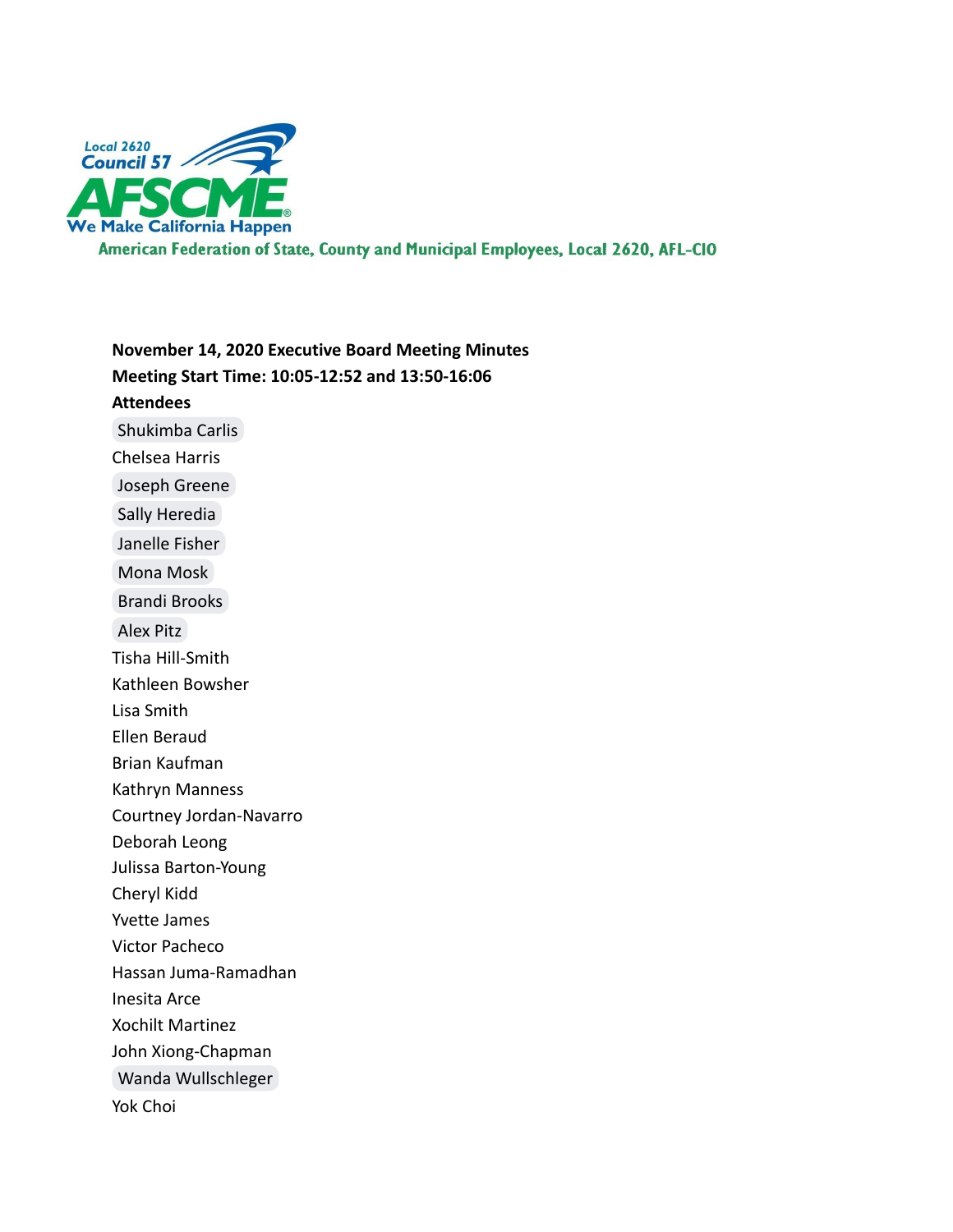[Cliff Tillman](mailto:cliff.tillman@ca.afscme57.org) Rafael Garcia

**Absent:** Katy Deaton, Lauren Moore, Kevin Dong, [Ashley Massimiono](mailto:ashley.massimino@afscmelocal2620.org)

## **Quorum Achieved**

- 1. Swearing in of newly elected Executive Board members to be completed by President Shukimba Carlis
- 2. Introductions of all those present
- 3. **Old Business:** Agenda Item #12 from the previous Executive Board Meeting dated September 12, 2020, "To have constitution changes ratified at the time the ballots for general elections to out to membership." Motion by Brian Kaufman Metropolitan State Hospital Facility Chief, second by "Kathleen" Bowsher Note from 9/12/20 Executive Board Meeting, "Motion #12 will be on the next agenda as Old Business the next EB meeting. During the interim, the constitution committee will meet to craft the language that amends the article that concerns our dues."

## **New Business**

- 4. Shukimba Carlis shares her vision (member and engagement and training, mentorship, etc.)
- 5. Professionalism to be introduced by Shukimba Carlis and passes to Xochilt Martinez Chaplain and Native American Spiritual Leader Occupational Chair
- 6. Tentative 2021 Calendar facilitated by [Cliff Tillman](mailto:cliff.tillman@ca.afscme57.org)
- 7. Stewards' training & training of members and executive board members in general to be facilitated by Chelsea Harris Northern Vice President
- 8. Executive Board Member Report written and verbal expectations/limitations
- 9. We need to set/agree upon a due date for Executive Board Member agenda items for Executive Board Members facilitated Janelle Fisher Secretary
- 10.No motions during the Executive Board Member Reporting period of the meeting to be facilitated Joseph Green Southern Vice President and Parliamentarian
- 11. The Contracting Out Committee wants to have Amir Jafarinejad chair this committee (only if Amir agrees to this)
- 12.Confidentiality as it relates to the Executive Board and our transactions the be facilitated by Shukimba Carlis
- **13. Executive Board Member Reports**
- **14. Staff Reports**
- **15. JLMC Reports**
- **16. COVID-19 issues**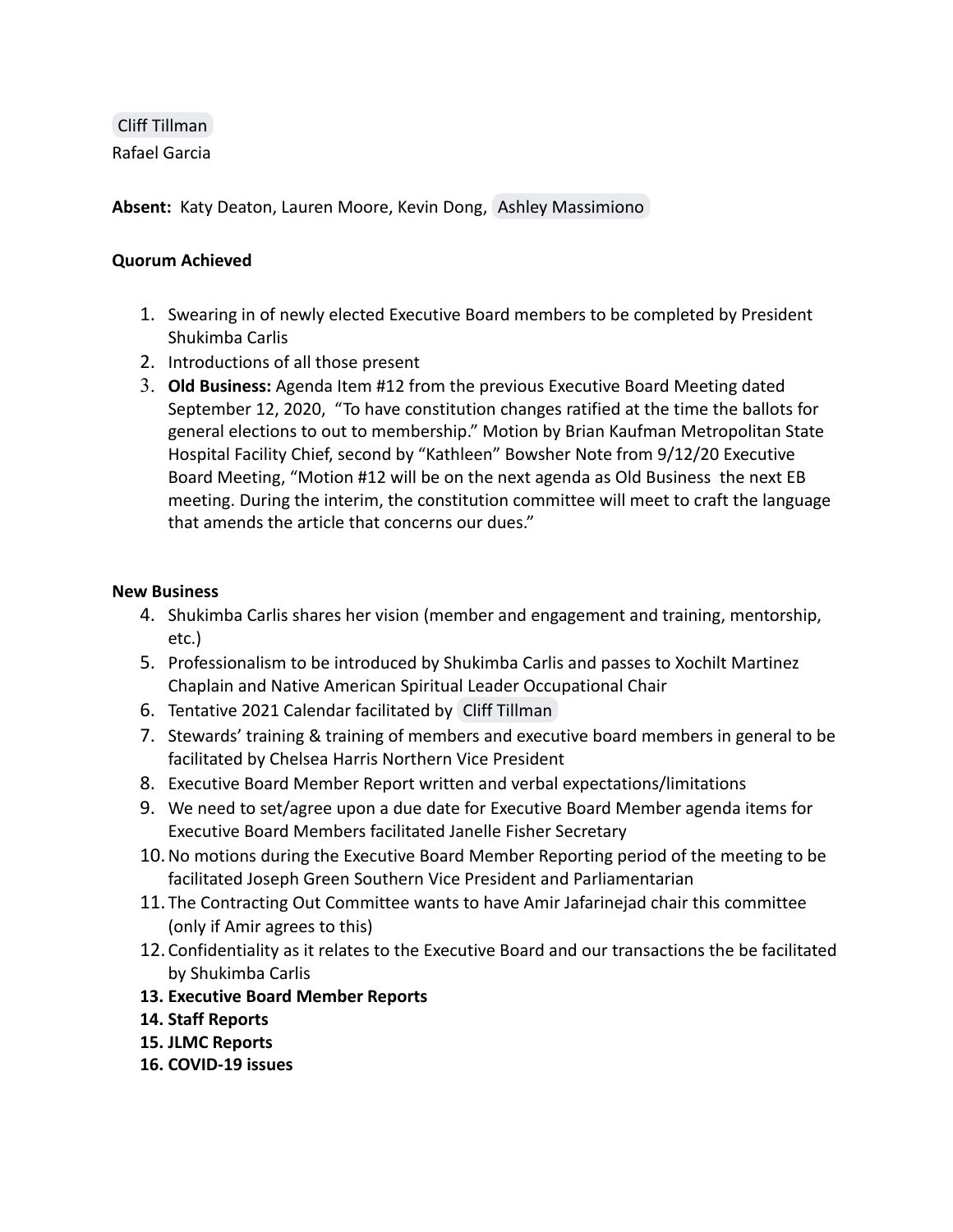**Motion#1: Made by Kathryn Manness: To amend the agenda to include Executive Board Member Reports, Staff Reports, JLMC Reports, and COVID-19 issues 2nd to motion: Brian Kaufman and [Kathleen Bowsher](mailto:kathleen.bowsher@afscmelocal2620.org) Discussion: None Vote: Motions passes by consensus**

**Motion#2: Mona Mosk requests to move agenda item #3 to between agenda items #5 and #6 2nd to motion: Deborah Leong Discussion: None Vote: Motion passes by consensus**

**Motion#3 Motion to postpone agenda item #3 until the next executive board meeting and if Brian Kaufman is still on the Constitution Committee will facilitate a presentation regarding this 2nd to motion Mona Mosk**

**Discussion: Vote: Motion passes by consensus**

**Motion#4: Mona Mosk proposes a 2 day executive board meeting on Friday January 8, 2021 our executive board meeting with union leave and Saturday January 9, 2021 will be devoted to training on the financial standards and with the lawyer**

**2nd to motion: Joseph Greene**

**Discussion: [Mona Mosk](mailto:Mona.mosk@gmail.com) speaks in favor of the motion because it is critical to be up and running with our budget and training. Due to completing virtual meetings our budget has not been utilized for executive board meetings as we have in the past. Kathryn Manness Speaks against. Kathryn Manness states she is fiscally conservative. Concerned with decrease in income secondary to loss of membership. Joseph Greene speaks in favor of the motion. This is a one time occurrence not expected to occur routinely. Limited # of choices. 2 holiday weekends or push to 4th weekend of the month. Yvette James speaks against the motion. Reiterates what Kathryn Manness states. Not a good decision and does not send a good message. Prefers to be spread out over 2 Saturdays. Giving so much information is difficult to digest and attend to the details.**

**Vote: Aye 10 No 5 Abstain 2**

**Lisa Smith Asked for a Roll Call Vote but one was not needed. Wanda withdrew her vote as she is a trustee. Victor Pacheco withdrew his vote as he is filling in for the SPOC chair**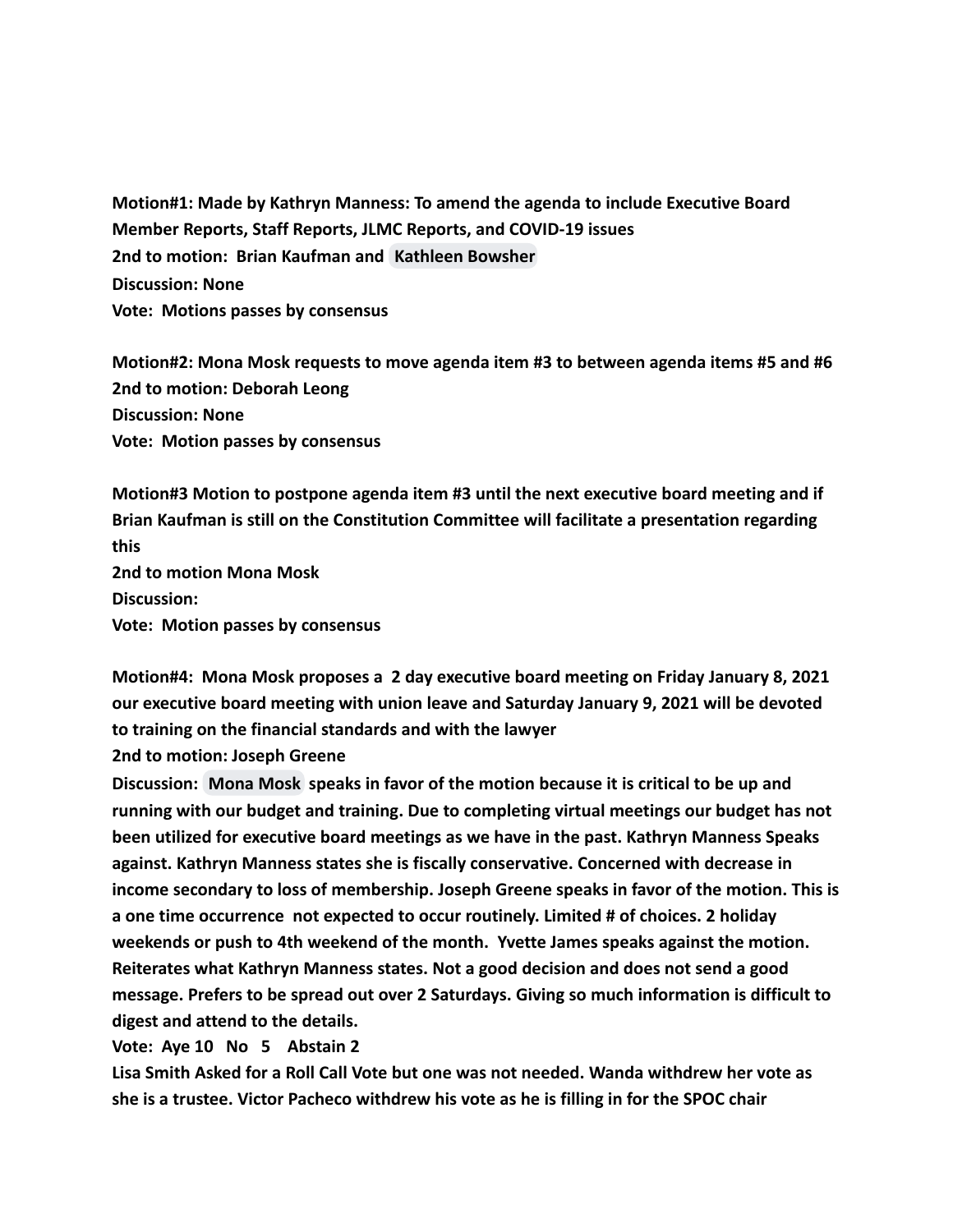**Motion Passes.**

**Motion#5: Kathryn Manness motion to accept the 2021 calendar as amended. Kathryn Manness withdrew this motion.**

**2nd to motion: Brian Kaufman**

**[Mona Mosk](mailto:Mona.mosk@gmail.com) requests and amendment request to change the location of the convention to coincide with the location of the executive board meeting to be in south Vote: Aye No Abstain**

**Motion#6: Mona Mosk Change the location of the September Executive Board Meeting, Large Occupation Meeting and convention to the south.**

**2nd to motion: [Joseph Greene](mailto:kg6cig@gmail.com) Discussion: None Vote: Aye 12 No 0 Abstain 2 Motion Passes**

**Motion#7: Motion to approve the calendar as amended 2nd to motion: Chelsea Harris Discussion: None Vote: Motion passes by consensus**

**Motion#8: Motion to have recess from from 12:52-13:50 2nd to motion: Xochilt Martinez Discussion: None Vote: Passed by consensus.**

**Motion#9: Joseph Greene proposes agenda item # 10 is postponed until the Januar 8, 2021 Executive Board meeting 2nd to motion: Janelle Fisher Discussion: None Vote: Passed by consensus**

**Motion#10: Kathryn Manness to postpone agenda item #11 2nd to motion: [Mona Mosk](mailto:Mona.mosk@gmail.com) Discussion: [Cliff Tillman](mailto:cliff.tillman@ca.afscme57.org) states he hopes that not having a chair does not preclude them from scheduling a meeting before the end of the year. [Mona Mosk](mailto:Mona.mosk@gmail.com) states that it is difficult to**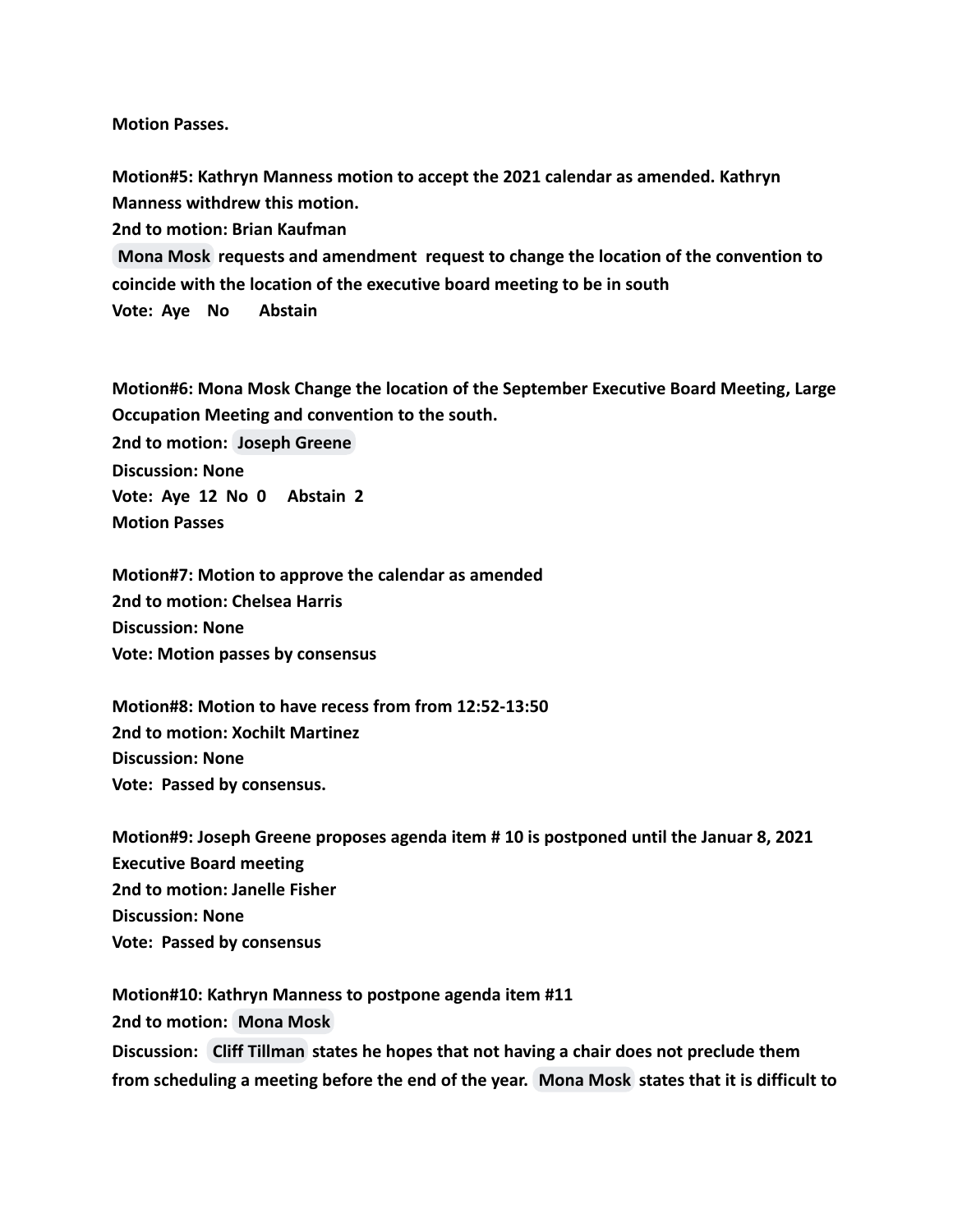## **to run the meeting without a chair. She suggested that either of the vice presidents or anyone else is assigned as chair. Chelsea Harris is the chair Vote: Passed by Consensus**

John Xiong-Chapman questions whether or not he has been officially elected to his position of Chief Steward at Porterville and questions whether or not he is eligible to vote as a result. Wanda [Wullschleger](mailto:wanda.wullschleger@afscmelocal2620.org) states John Xiong-Chapman is correct. Cliff [Tillman](mailto:cliff.tillman@ca.afscme57.org) states the position is considered vacant because no one ran for the position and states there are other vacancies that must be filled as well.

4. Shukimba Carlis states she wants to increase membership. We have 3384 members currently and 1743 who have opted out or refuse to be members as of 11/13/20 per the Data Coordinator. She reports receiving 6 emails of members requesting to opt out. She discussed ideas of ways to increase membership and is concentrating on recruitment. States she hopes to resume in person meetings soon. Shukimba Carlis wants us all to think of creating ways to increase engagement, by speaking to members, sending them items, socially distancing while engaging in person, handing out swag, and educating members regarding our union. Lisa Smith states a barrier is not having tools needed. [Shukimba](mailto:president@afscmelocal2620.org) Carlis states she wants to resume with facilitating steward training and organize a training focusing on effective communication.

5. Xochilt Martinez shared a story shared with her by a Chaplain who requested to no longer be a member of the union. She stated another Chaplain experienced union members not following through on promises made. Xochilt Martinez states we need to repair and heal before moving forward. Many board members participated in this discussion.

3. Old business. [Shukimba](mailto:president@afscmelocal2620.org) Carlis suggests a motion to postpone this vote due to many board members being unaware of this item. Brian Kaufman suggests a significant amount of time is allotted to agenda item #3 at the next executive board meeting.

6. The 2021 calendar includes the Executive Board meetings, executive officers meetings, holidays, council 57 executive delegate meetings,council 57 executive board meetings, Lobby Days among other iems. It is assumed we will resume in person meetings one day. A 4 hour financial standards component was offered to be completed at the January Executive Board Meeting. Cliff states that we will have to consider changing the January Executive Board Meeting to a short meeting, long meeting, or 2 day meeting. Shukimba suggests a motion to address later in this meeting. Cliff Tillman states this is a draft calendar and subject to board approval. Brian Kaufman suggests that 1-2 executive board meetings are held virtually on an annual basis. Mona Mosk suggests that we have a vote to have the Executive Board meeting/convention in the south. [Mona](mailto:Mona.mosk@gmail.com) Mosk states she is not receiving any emails and asks that a copy of the calendar is sent to her. The local 2620 lawyer will be facilitating a 1 hour training at the January meeting executive board meeting as well. [Mona](mailto:Mona.mosk@gmail.com) Mosk suggests the financial standards and Lawyer training on 1st day and 2nd day for the executive board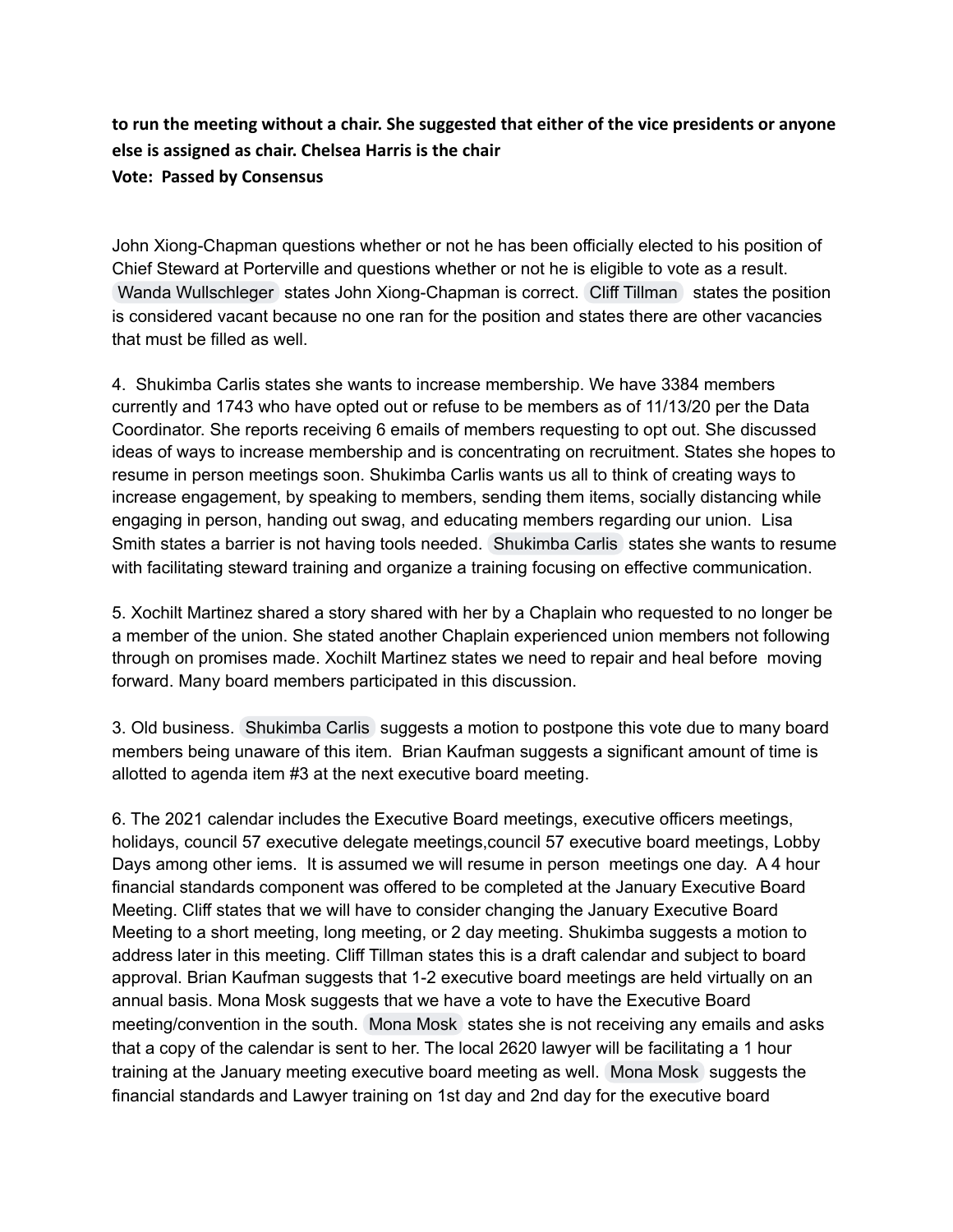meeting. John Xiong-Chapman suggests we have 2 days training on Friday and Saturday. Cliff [Tillman](mailto:cliff.tillman@ca.afscme57.org) states we try to save on expenses by having the Executive Board board meeting on a weekend.

7. Chelsea Harris states one way to improve the local as a whole is to increase training opportunities. Training to include will be stewards training in person in North and South. Chelsea Harris requests discussion regarding this. Kathryn Manness suggests having in person trainings with the opportunity for others to participate via Zoom or the like. Cliff [Tillman](mailto:cliff.tillman@ca.afscme57.org) states he is very, very uncomfortable with in person meetings currently and that Council 57 is on stay at home orders. Cliff [Tillman](mailto:cliff.tillman@ca.afscme57.org) 's word of caution is to be careful. Our job may be as an essential worker but our role in the union is not "essential." Council 57 staff will not attend in person as a result until further notice. Brandi Brooks asks if we asked the members what they want and states members at SVSP are exhausted. Xochilt [Martinez](mailto:xochilt.martinez@afscmelocal2620.org) states that this the flu season.

[Kathleen](mailto:kathleen.bowsher@afscmelocal2620.org) Bowsher disagreed with trainings being removed as a line item of the budget and wants it to be placed back into the budget. Kathleen Bowsher reiterates it is flu season and does not want our training to be a superspreader event. States that we can record the trainings and upload it to our website for people to watch later. [Kathleen](mailto:kathleen.bowsher@afscmelocal2620.org) Bowsher also states Local 2620 also has a Youtube channel that we could upload to as well. Kathleen Bowsher suggests we plan and get materials in place for training. [Mona](mailto:Mona.mosk@gmail.com) Mosk opposes in person meetings and states they are inappropriate. John Xiong-Chapman suggests Zoom training and incorporates our videos we upload to YouTube/Website. Suggests we evaluate how to look at money and spend our money. Kathryn Manness likes educational versus training in addition to formal training.

8. Per Cliff Tillman we start with the officer's report, next business agents. Kathryn Manness states the secretary should report on the membership numbers. We have 3384 members currently and 1743 who have opted out or refuse to be members as of 11/13/20. Cliff Tillman states he will provide a report on members versus non members by department at the January 2021 executive board meeting. Submit the executive board member report 2 weeks in advance. There are templates of Executive Board member report(s) located within the share drive.

9. Addressed by Sukimba Carlis.

Agenda Items #13 and 14 were completed simultaneously:

11. A request was received for a new chair for the Contracting Out Committee. Said committee wants the Amir [Jafarinejad](mailto:amir.jafarinejad@afscmelocal2620.org) to be the chair of this committee. Said committee wants to have a meeting prior to the end of this year. Per Kathryn Manness, she spoke with Amir [Jafarinejad](mailto:amir.jafarinejad@afscmelocal2620.org) and he told her he promised his family he would not take on union duties.

15. Should be old business this was suggested by Abdul [Johnson](mailto:abdul.johnson2620@gmail.com) per Kathryn Manness due to results of the JLMC's not being disseminated to the Executive Board. Victor Pacheco reports this was voted to be a standing item at Executive Board meetings. Victor [Pacheco](mailto:victor.pacheco@afscmelocal2620.org) reports the